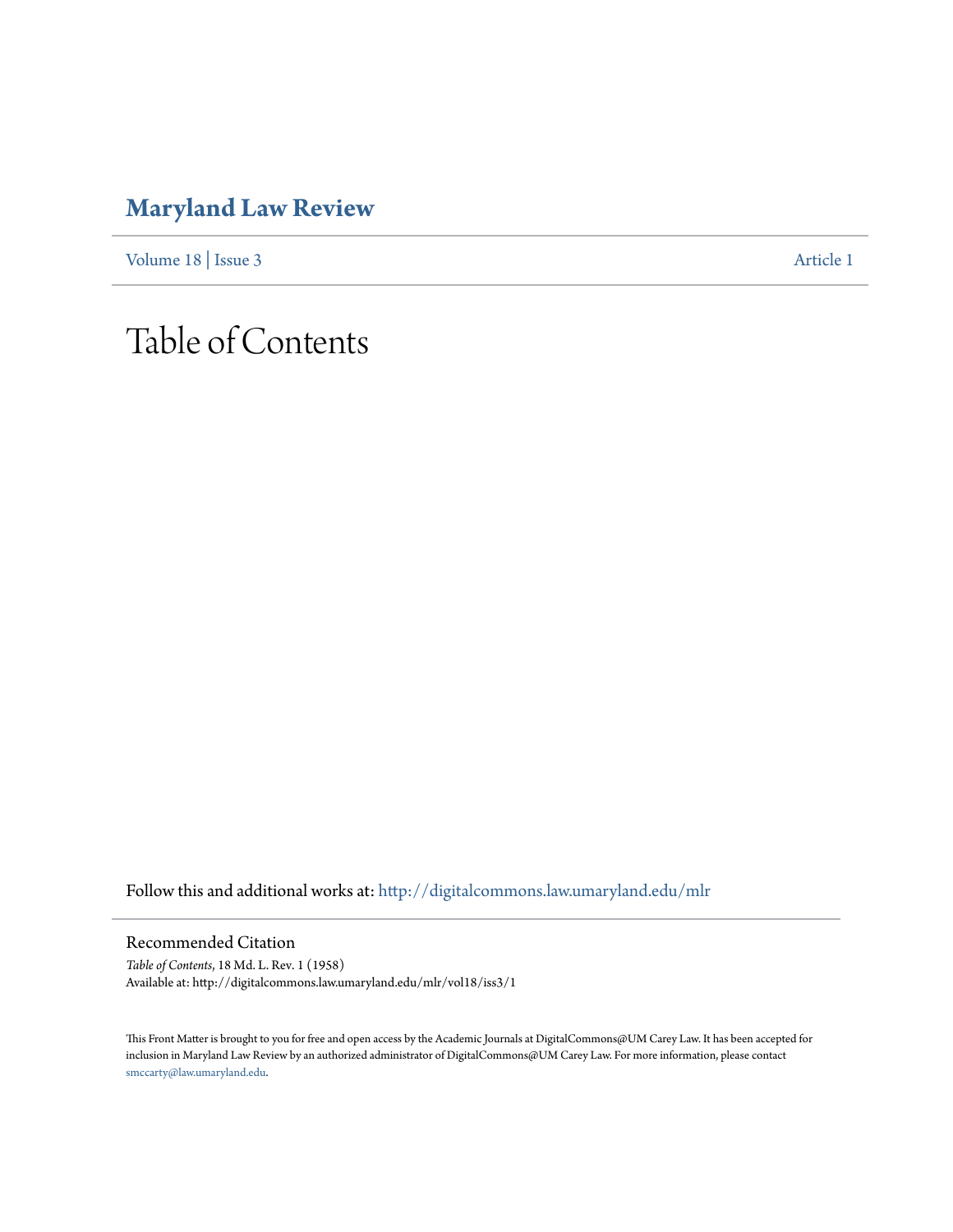# **Maryland Law Review**

**VOLUME XVIII** 

**SUMMER, 1958** 

NUMBER 3

### **CONTENTS**

#### LEADING ARTICLES

| INVENTORY AND ACCOUNTS RECEIVABLE FINANCING: THE |  |     |
|--------------------------------------------------|--|-----|
|                                                  |  | 185 |

#### EDITORIAL SECTION

|  |                        | 234 |
|--|------------------------|-----|
|  | NEWS OF THE LAW SCHOOL |     |

#### COMMENTS AND CASENOTES

| THE PROCEDURAL PROBLEM RESULTING FROM THE DIS-<br>TINCTION BETWEEN LARCENY AND EMBEZZLEMENT -<br>$Nolan$ v. $State$ matrices are all the contract of $Nolan$ v. | 237 |
|-----------------------------------------------------------------------------------------------------------------------------------------------------------------|-----|
| USE UNDER VOID PAROL GRANT RIPENING INTO EASE-                                                                                                                  | 247 |
| THE POWER OF EQUITY TO BIND UNBORN PERSONS TO A                                                                                                                 | 254 |
| RECENT DECISIONS                                                                                                                                                |     |
| Chattel Mortgage — Possession By Mortgagee Pursuant<br>To Void Mortgage - Effect On Creditors (Haskins                                                          | 263 |

| Damages — Supervisory Expenses — Overhead As Part |     |
|---------------------------------------------------|-----|
| Of Cost Of Production (Apex Metal Stamping Co. v. |     |
|                                                   | 263 |

Insurance — Effect Of Renunciation Of Life Insurance Policy By Beneficiary In Divorce Property Settlement (Prudential Ins. Co. v. Broadhurst, Cal., 1958) 265

Joint Tenants — Survivorship Rights To Real Property After Murder Of One Joint Tenant By Other (In re 266

| Maryland Retail Instalment Act — What Constitutes      |     |
|--------------------------------------------------------|-----|
| Collateral Security (United States v. Bland, D.C. Md., |     |
| 1958)                                                  | 266 |